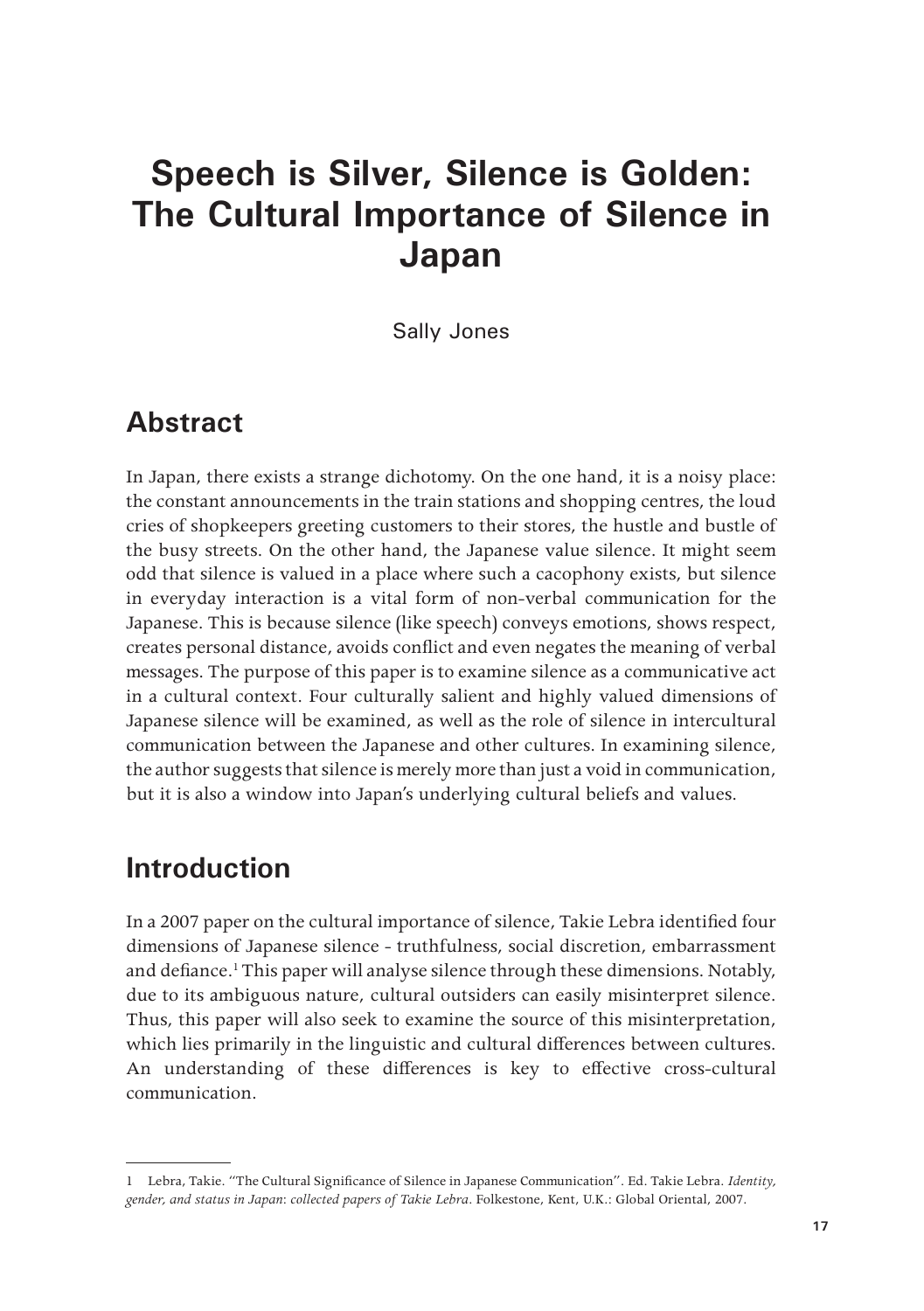# **Four Dimensions of Japanese Silence**

#### **Truthfulness**

Historically in Japan, silence has been associated with truthfulness. This belief originated in Zen Buddhism, where the spoken word was discouraged and silence was encouraged because it was believed that enlightenment could not be attained by talking about it.<sup>2</sup> Furthermore, Buddhist chants enabled people to realise the emptiness of words. This belief is perhaps best exemplified by the concept of *ma* (間). One of the Japanese words for silence, *chinmoku*, has a strong connection with *ma*. 3 In both traditional and modern-day Japanese music, *ma* that refers to "the 'space' or silence between notes... this notion of space is not just about musical timing, but also concerns the idea that music is both the notes played and the silence in between".<sup>4</sup>

Moreover, Japanese proverbs, expressions and poetry warn against the use of the spoken word. The proverbs *kiji mo nakazuba utaremai*<sup>5</sup> ("silence keeps one safe") and *mono ieba kuchibiru samushi aki no kaze*<sup>6</sup> ("it is better to leave many things unsaid") highlight this belief. These proverbs highlight the Japanese belief that verbal expression cannot be trusted and has consequences for the speaker. In a modern day context, this dimension of silence is relevant in politics. Even with the introduction of speech-giving in the late nineteenth century, Japanese politicians are still judged by virtues such as silence rather than their oratory skills, where the contrary is mostly true in the Anglo-West.<sup>7</sup>

On the intra-personal level, truthfulness is related to the idea of a person's inner (private) and outer (public) realms. The outer realm of a person concerns one's outer body, which includes one's speech organs and verbal expression, while silence is associated with the inner realm, which the Japanese equate with truthfulness.<sup>8</sup> This socio-psychological idea is central to the Japanese mind-set. Unlike the English language, the Japanese word for 'mind' does not

<sup>2</sup> Wright, Dale S. *Philosophical Meditations on Zen Buddhism*. Cambridge: Cambridge University Press, 2000, p.94.

<sup>3</sup> Hasegawa, Tomohiro, and William B. Gudykunst. *Silence in Japan and the United States*. Journal of Cross-Cultural Psychology 1998 29: 668-682, p.669.

<sup>4</sup> Deal, William E. *Handbook to life in medieval and early modern Japan*. New York: Infobase Publishing, 2006, p.268.

<sup>5</sup> Kiji mo nakazuba utaremai (雉も鳴かずば打たれまい): literally translated, "If the pheasant did not sing, it would not have been attacked".

<sup>6</sup> *Mono ieba kuchibiru samushi aki no kaze* (もの言えば/唇寒し/秋の風): literally translated, "If something is said, the lips become cold like the autumn wind". This haiku was written by Edo poet, Bashō Matsuo.

<sup>7</sup> Lebra 2007 op. cit., p.117.

<sup>8</sup> Maynard, Senko K. *Japanese communication: language and thought in context*. Honolulu: University of Hawaii Press, 1997, p.154.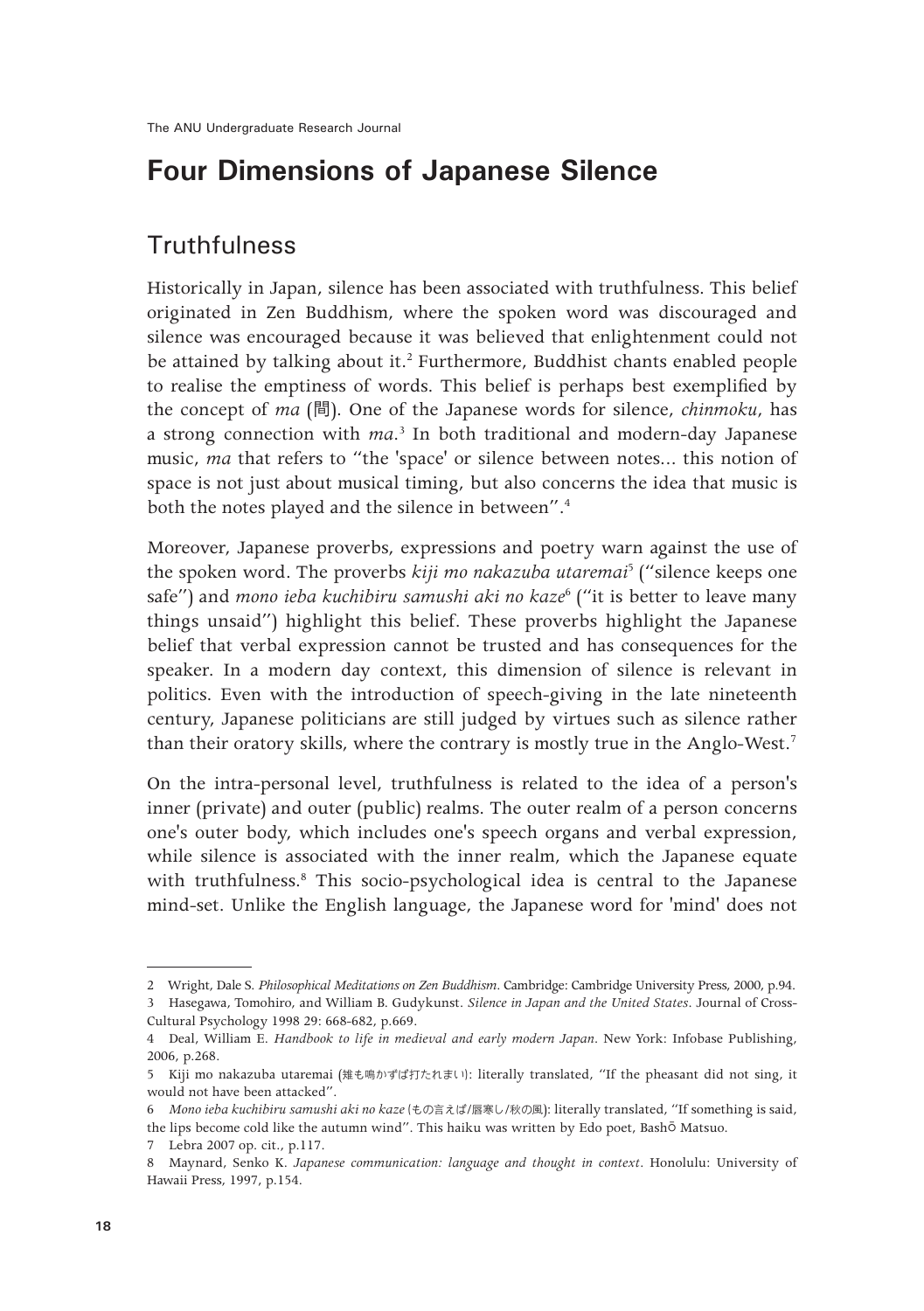invoke notions such as emotion and perception.<sup>9</sup> Instead, concepts such as belly (*hara*) and heart (*kokoro*) are used to describe this.10 *Kokoro* (one's true feelings) originate from within the inner realm and silence is hence associated with the truthful inner realm. The Japanese believe in a lower amount of verbal expressiveness due the wide-held belief that the inner self should be hidden as much as possible. $^{11}$ 

#### Social Discretion

This dimension of silence refers to the use of silence to improve one's social standing. A prime example is a person's politeness. In 1978, Brown and Levison formulated a socio-psychological theory called 'Politeness Theory'.12 This hypothesis dictated that every individual has a public self-image, referred to as 'face'.<sup>13</sup> There are two types of face: 'negative face' is the desire to act freely whereas 'positive face' is the desire to be liked by other people.<sup>14</sup> This commutated in the idea of 'Face-Threatening Acts' (hereafter FTA); any (verbal) act that potentially threatens either the speaker's or the addressee's face.15 Politeness hence involves the maintenance of one's face and the avoidance of harming the addressee's face.

Silence is one FTA technique utilised by the Japanese because there is always a threat to an individual's positive or negative face through the verbal interaction between an addressee and a speaker. However, the degree of FTA is determined by a number of factors, including social distance and the manner of the FTA.16 Consequently, social discretion through silence is an example of a "don't do the FTA" strategy. This strategy involves maintaining the positive face of the addressee through the speaker's avoidance of disagreement with the addressee.<sup>17</sup> For instance, students may deny the teacher's request to answer a question in class. A possible explanation is the "don't do the FTA strategy" whereby students avoid threatening the teacher's positive face or losing face themselves by not answering questions. Thus, silence in this case is the avoidance of doing

<sup>9</sup> Johnson M.D., *Frank A. Dependency and Japanese Socialization: Psychoanalytic and Anthropological Investigations into* Amae. New York, London: New York University Press, 1993, p.227.

<sup>10</sup> *Ibid.*

<sup>11</sup> Barlund, Dean C. *Public and Private Self in Japan and the United States: Communicative Styles of Two Cultures*. Tokyo: The Simul Press, 1975, p.35.

<sup>12</sup> Brown, Penelope, and Stephen C. Levinson. *Politeness: some universals in language usage*. Cambridge, New York: Cambridge University Press, 1987.

<sup>13</sup> Sifianou, Maria. "Silence and politeness". Ed. Jaworski, Adam. *Silence: interdisciplinary perspectives* Berlin, New York: Mouton de Gruyter, 1997, p.66.

<sup>14</sup> Brown and Levinson *op. cit*., p.62.

<sup>15</sup> Sifianou *op. cit*., p.66.

<sup>16</sup> Sifianou *op. cit*., p.68.

<sup>17</sup> Brown and Levison *op. cit*., p.72.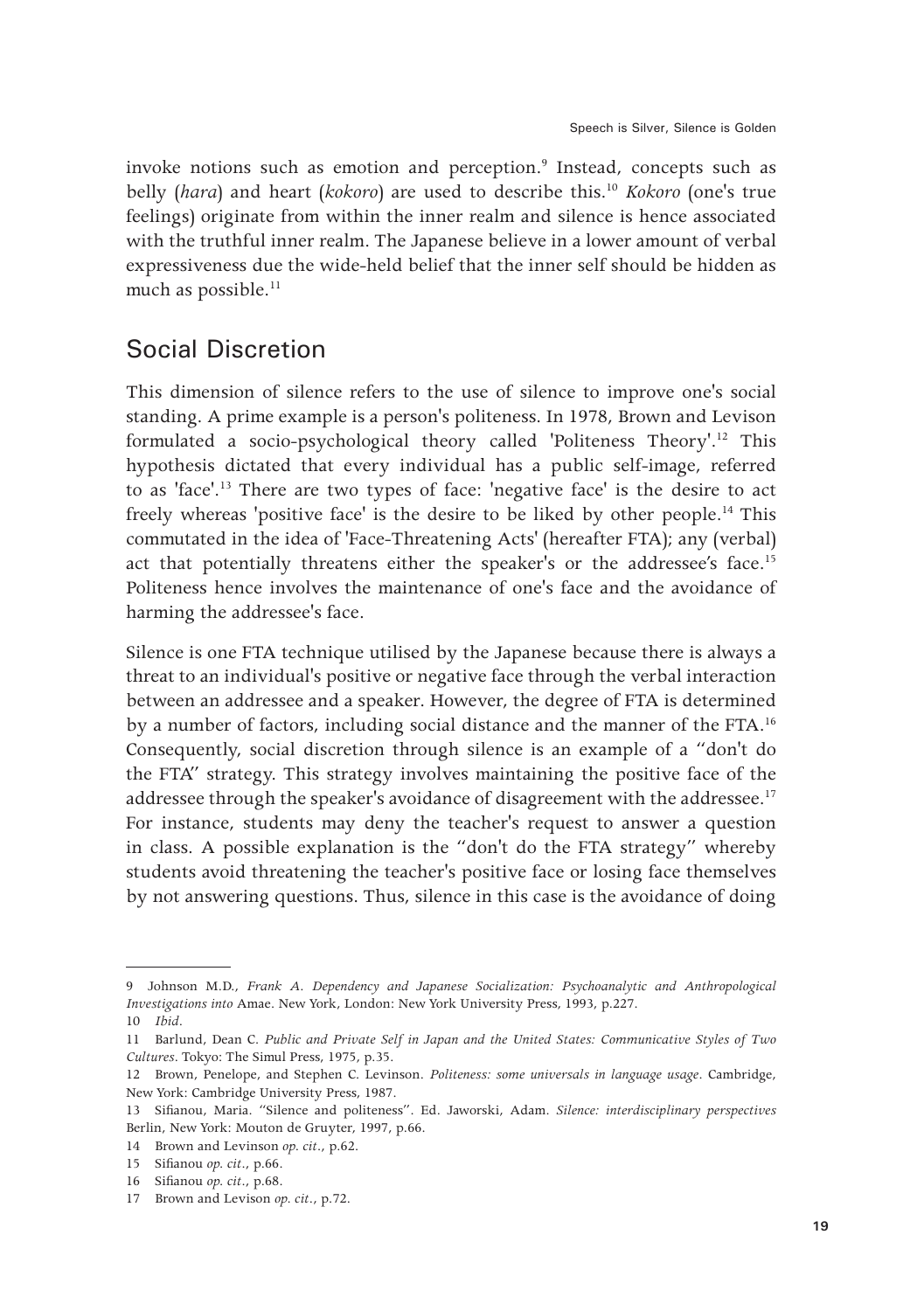a certain communicative act. In contrast to the association between truthfulness and silence, the speaker hides their misgivings and disagreements from the hearer in polite and socially acceptable silence.

#### Embarrassment

In Japan, silence is an indicator of the degree of intimacy in private relationships. In particular, silence in this case is to provide a rapport between husband and wife. It is expected that the husband will exhibit some emotional distance with his spouse through the use of silence.<sup>18</sup> This is due in part to the belief in Japan that silence is characteristically associated with men.<sup>19</sup> Despite the apparent emotional distance between husband and wife, this relationship is instead judged on whether the couple can understand one another without words. The verbal communication of their affection is considered to be highly embarrassing so nonverbal communication of this affection is preferred by couples.<sup>20</sup> This is in part due to a Japanese ideal called *ittai*, which is the belief that husband and wife are one entity.<sup>21</sup> In other words, it is culturally expected that husband-wife relationships place important emphasis on non-verbal communication. This includes the Zen Buddhist concepts of *ishin-denshin* (communication through telepathy) and *enryo-sasshi* (intuitive sensitivity).<sup>22</sup> Moreover, this function of silence is not limited to only the private relationship between husband and wife, but is also an indicator of the rapport in any private relationship, including business associates and close friends.<sup>23</sup>

The role of non-verbal communication in relationships highlights the significance of the uniquely Japanese concept called *haragei*. Originating as a theatrical technique, the term *haragei* (literally "belly art" or "belly performance") is implicit communication or mutual understanding through non-verbal means (such as *ishin denshin* and *enryo-sasshi*).24 It is widely believed that the belly (located in the inner realm) is the source of a person's truthfulness. Hence

<sup>18</sup> Lebra, Takie. *Japanese Women: Constraint and Fulfillment*. Honolulu: University of Hawaii Press, 1984a, p.125.

<sup>19</sup> *Ibid.*, p.126.

<sup>20</sup> Lebra 2007 *op cit.*, p.119.

<sup>21</sup> Lebra 1984a *op cit.*, p.125.

<sup>22</sup> Jackson II, Ronald L. *Encyclopedia of Identity*. California, London, New Delhi: SAGE Publications, 2010, p.251.

<sup>23</sup> Doi, Takei. "The Japanese Psyche: Myth and Reality". Eds. Strozier, Charles B. and Michae, Flynn. *Trauma and self*. London: Rowman and Littlefield Publishers, Inc., 1996, p.200.

<sup>24</sup> Davies, Roger J., and Osamu Ikeno, eds. *The Japanese mind: understanding contemporary Japanese culture*. Boston: Tuttle Pub., 2002, p.103.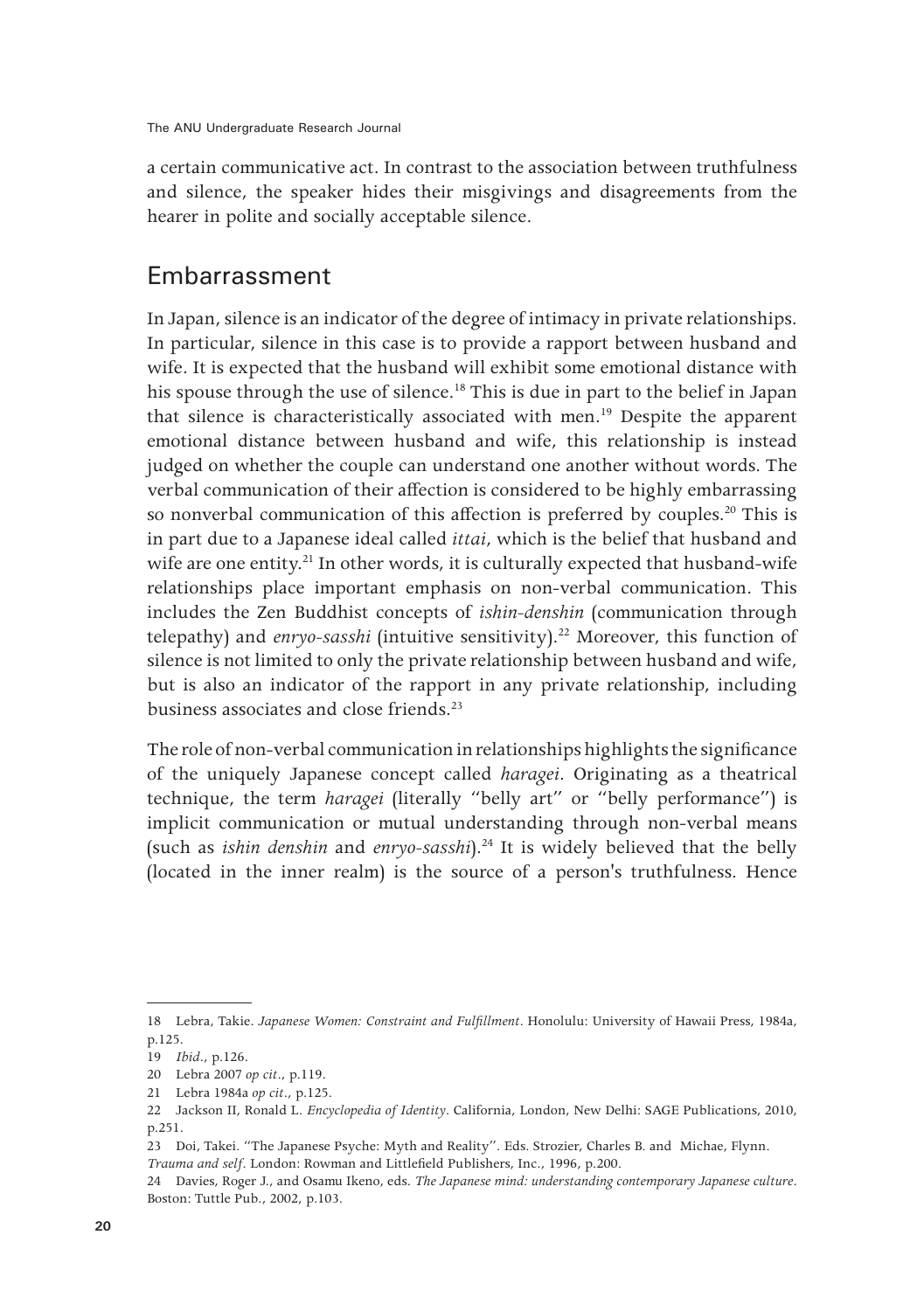only through non-verbal communication such as *haragei* can individuals truly understand one another.25 If one understands how to utilise *haragei*, silence becomes a non-verbal means of communicating one's true emotions successfully.

#### **Defiance**

In contrast to the other dimensions that help to maintain positive communication between individuals, silence in this instance is used instead to convey defiance and estrangement. To identify the dimension of silence being used, *sasshi*  (listener's ability to guess what a person is inferring) is considered to be an important paralinguistic skill for the Japanese.<sup>26</sup> Furthermore, defiant silence is often used in conjunction with other non-verbal communication, such as sulking, prolonged eye contact and facial expressions.<sup>27</sup> Alongside these nonverbal gestures, if a speaker remains silent for a certain amount of time, this may indicate to the listener that the speaker is being defiant.<sup>28</sup> Granting this, silence is still highly ambiguous because silence can have various meanings depending on context. For instance, in a school classroom setting, a student's refusal to answer a teacher's question can be considered as an act of defiance.<sup>29</sup> However, this might also be attributed to: politeness towards the teacher, the inability to answer a question and the negative connotations associated with expressing one's opinion. Additionally, a wife may utilise defiant silence if her husband committed adultery,<sup>30</sup> but it may also indicate "feminine modesty, compliance, patience, resentment, unforgiveness".<sup>31</sup> For those unaccustomed to this highly contextualised silence (notably Anglo-Westerners), this may cause many miscommunications due to the complex nature of silence in Japan.

# **Silence in Intercultural Communication**

This section will analyse the use of silence in intercultural communication, with particular emphasis on the perceived roles of silence in Japanese and American

<sup>25</sup> Yamada, Haru, and Deborah Tannen. *Different games, different rules: why Americans and Japanese misunderstand each other*. New York, Oxford: Oxford University Press, 1997, p.17.

<sup>26</sup> Nishida, Tsukasa. "Communication in Personal Relationships in Japan". Eds. Gudykunst, William B., Stella Ting-Toomey and Tsukasa Nishida. *Communication in personal relationships across cultures*. California, London, New Delhi: Sage Publications, Inc., 1996. p. 114.

<sup>27</sup> Lebra, Takie. "Nonconfrontational Strategies for Management of Interpersonal Conflicts". Eds. Krauss, Ellis S., Thomas P. Rohlen and Patricia G. Steinhoff. *Conflict in Japan*. Honolulu: University of Hawaii Press, 1984b, p.43.

<sup>28</sup> Nishida *op. cit.*, p.115.

<sup>29</sup> Sifianou *op. cit.*, p.68.

<sup>30</sup> Lebra 2007 *op. cit.*, p.120.

<sup>31</sup> Lebra 2007 *op. cit.*, p.121.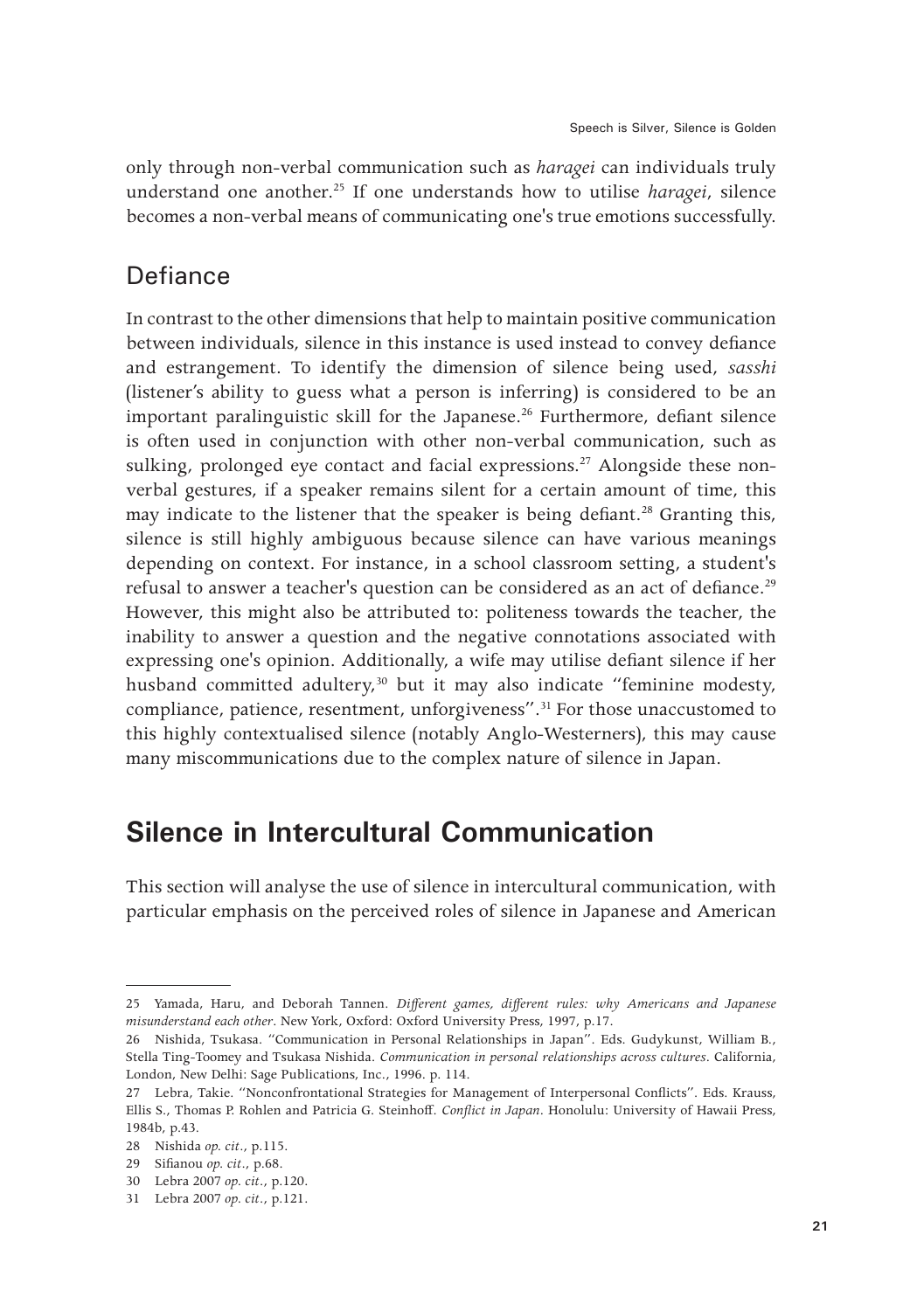cultures. An analysis was done on Japanese and American intercultural communication, and not Japanese and Australian, because there has been significantly more academic work done in the former rather than the latter.

### Cultural Stereotyping

Our understanding of silence in the intercultural communication between Japanese and American English speakers has been based primarily on subjective observations rather than through empirical means. Consequently, much of the study in this area may unnecessarily reinforce cultural stereotypes of another culture, thus creating dichotomies that may not necessarily exist.32 In the instance of silence in intercultural communication, Japanese speakers are often stereotyped as being 'non-verbal' juxtaposed with the 'talkative' American stereotype. Such an assumption that people within a culture are homogeneous rather than heterogeneous is problematic. A person's attitude to silence is determined by their own internal linguistic and cultural belief system, so their perception of silence and meanings attached to silence can defy cultural norms. For instance, the perception that Japanese speakers have a preference for silence is not always true - Japanese speakers can be quite talkative. Additionally, there is variation in attitudes regarding verbal interaction between the United States' western and eastern regions, which are considered to be more talkative and less tolerant of silence, and less talkative and more tolerant of silence respectively (naturally, there are also variations in how people use silence in these regions as well).33 Stereotypes thus tend to neglect the individualistic and regional aspects within a culture.

It is important to understand the reasons for the linguistic differences in cultures that cause these perceived differences. It is also important to realise that there are cultural differences in how silence is utilised because it can cause miscommunication between parties if silence is wrongly interpreted. For instance, in an Australian university seminar setting, Japanese students may utilise silence similarly to the 'social discretion' aspect of silence mentioned previously in order to be polite.<sup>34</sup> However, in an English-speaking environment, the Japanese speaker's use of silence may be judged unfavourably by their fellow peers and lecturers, miscommunicated as an unwillingness to participate.<sup>35</sup> Hence, it is important to understand that there are different perceptions of silence between cultures, which need to be known so that such miscommunication is avoided.

<sup>32</sup> Miller, Laura. *Japanese and American indirectness*. Journal of Asian Pacific Communication 1994 5(1-2): 37-55, p.52.

<sup>33</sup> Nakane, Ikuko. *Silence in intercultural communication: perceptions and performance.* Philadelphia: J. Benjamins Pub. Co., 2007, p.53.

<sup>34</sup> Nakane, Ikuko. *Silence and politeness in intercultural communication in university seminars.* Journal of Pragmatics 2006 38, p.1828.

<sup>35</sup> *Ibid.*, p.1830.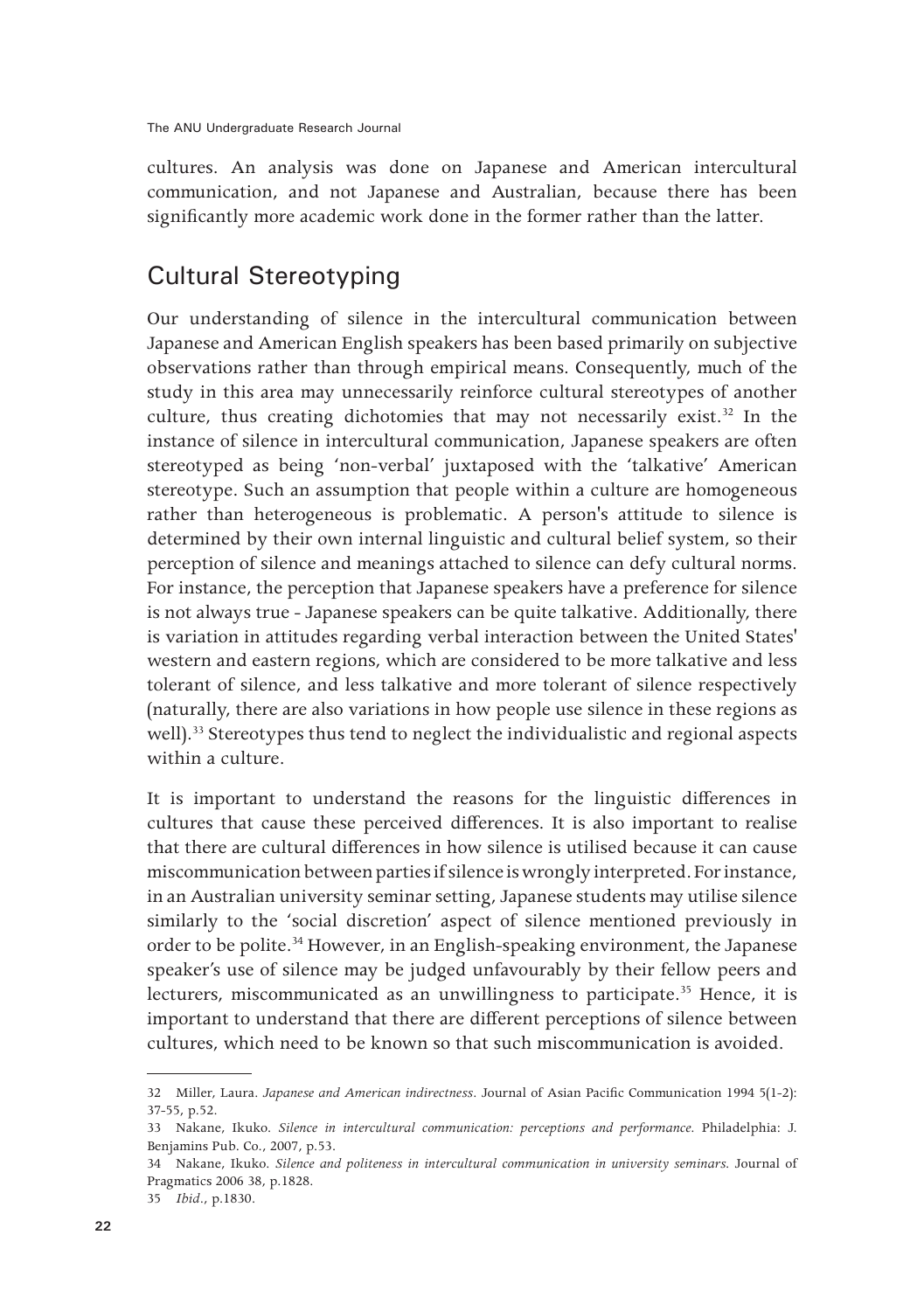#### High- and Low-Context Cultures

Differences between the Japanese and American cultural interpretations of silence can be in part explained by Hall's concept of high- and low-context communication:

A high-context (HC) communication or message is one in which most of the information is either in the physical context or internalized in the person, while very little is in the coded, explicit, transmitted part of the message. A low-context (LC) communication is just the opposite; i.e., the mass of the information is vested in the explicit code.<sup>36</sup>

The United States has a primarily low-context communication culture whereas the Japanese have a primarily high-context communication culture. Lowcontext cultures place emphasis on active verbal interaction in interpersonal relationships because low-context cultures lack group consciousness and tend to only encode meaning in verbal utterances.<sup>37</sup> Thus, silence is not an important communication act for American English speakers. On the other hand, Japanese culture is a high-context communication culture that puts meaning into silence, which is primarily shown through the social contexts regarding Lebra's four dimensions of silence. High-context cultures tend to encode messages in the context of the verbal utterance (including the non-verbal communication) rather than the verbal utterances themselves.<sup>38</sup> However, in typical highcontext cultures such as Japan's, silence can have ambiguous meanings, which is evident by the positive and negative emotions associated with the different dimensions of silence.

The concept of high- and low-context communication can be interpreted in terms of individualism and collectivism. According to Nishida, "individualist cultures emphasize the goals of the individual, whereas collectivist cultures stress group goals over individual goals".<sup>39</sup> In this sense, Japan is a collectivist culture whereas America is an individualist culture.<sup>40</sup> This is an important distinction. In an individualist society, there is a need to be accepted by others. Whereas in a collectivist society such as Japan's that has active group consciousness, there is no such need for acceptance by others.<sup>41</sup> The Japanese expression deru kui wa utareru<sup>42</sup> ("A tall tree catches much wind") best exemplifies this

<sup>36</sup> Hall, Edward Twitchell. *Beyond Culture*. New York: Anchor Press, 1976, p.91.

<sup>37</sup> Hall, Edward Twitchell, and Mildred Reed Hall. *Hidden differences: doing business with the Japanese*. Garden City, N.Y: Anchor Press, Doubleday, 1987, p.8.

<sup>38</sup> Hall *op. cit.*, p.101.

<sup>39</sup> Nishida *op. cit.*, p.108.

<sup>40</sup> Nishida *op. cit.*, p.109.

<sup>41</sup> Gudykunst, William B., and Tsukasa Nishida. *Bridging Japanese/North American differences*. California, London, New Delhi: Sage Publications, Inc., 1994, p.51.

<sup>42</sup> deru kui wa utareru (出る杭は打たれる): literally translated, "the stake that sticks up gets hammered down".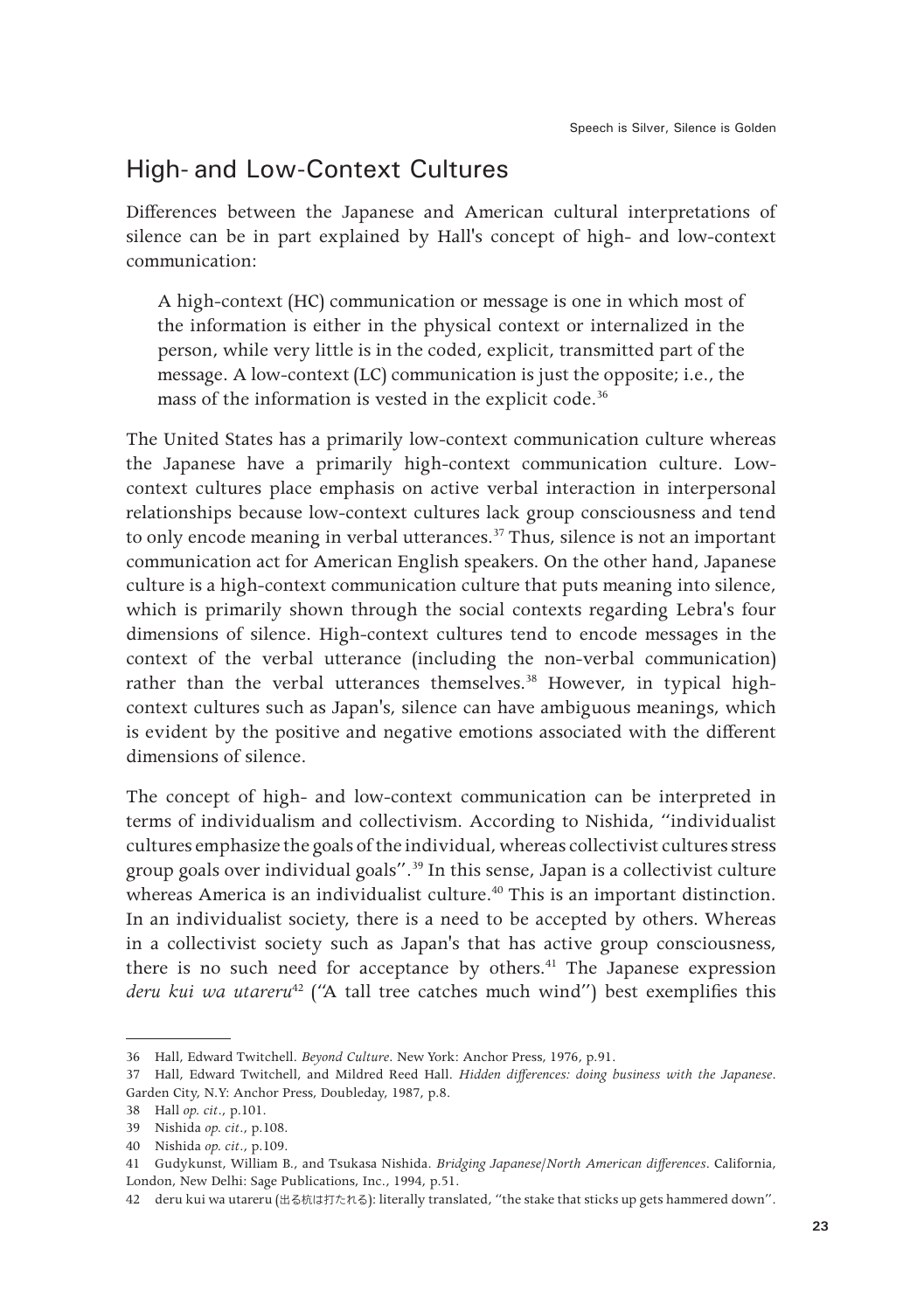because it enforces the ideal that no-one should stand out from the crowd. Due to the collective group consciousness, the Japanese seek to avoid situations that involve anger, disagreement and negative emotions that could harm the group consciousness.43 Silence is thus utilised as a way of avoiding this. Consequently, through silence, one can reveal the structure of society, and the relationship between group consciousness and silence.

One needs to be aware that the characteristics of individualist and collectivist societies are not always applicable on the individual level.<sup>44</sup> Moreover, in recent times, the younger generations of Japanese society have become more individualist than previous generations.<sup>45</sup> This perhaps might be a signal of the growing influence of American culture in Japan. More appropriately, this might reveal how the Japanese are accommodating Western concepts such as individualism in both their culture and communication.

Nonetheless, the concept of low- and high-context cultures enables one to understand culture through silence.

#### Private and Public Relationships

Though high- and low-context communication it is understood that Japanese and American English speakers may use silence differently, there are also instances where these speakers use silence similarly. This is evident through the difference between public and private relationships. According to Gudykunst and Hasegawa, Americans use silence in a similar manner for both private and public relationships because "there are not major differences in Americans' communication with ingroup and outgroup members".46 Whereas for the Japanese, the behaviour of people outside of their in-group is difficult to assess and thus highly face-threatening.47 The risk of FTA is greater, so the Japanese treat silence more negatively with members of the out-group than with members of the in-group.48 This idea is related to the Japanese concept of '*uchi-soto*', which emphasises that individuals should treat members of the in-group (*uchi*) and outgroups (*soto*) differently.49 This is similar to the manner in which the Americans

<sup>43</sup> Hasegawa and Gudykunst *op. cit.*, p.670.

<sup>44</sup> Gudykunst, William B., Yuko Matsumoto, Stella Ting-Toomey, Tsukasa Nishida, Kim Kwangsu and Sam Heyman. *The Influence of Cultural Individualism-Collectivism, Self Construals, and Individual Values on Communication Styles Across Cultures*. Human Communication Research 1996 22: 510-543, p.514.

<sup>45</sup> Dohanue, Ray T. *Japanese culture and communication: critical cultural analysis*. Maryland: University Press of America, 1998, p.12.

<sup>46</sup> Hasegawa and Gudykunst *op. cit*., p.670.

<sup>47</sup> Ibid.

<sup>48</sup> Barnlund *op. cit*., p.117-118.

<sup>49</sup> Nakane 2007 *op. ci*t., p.53.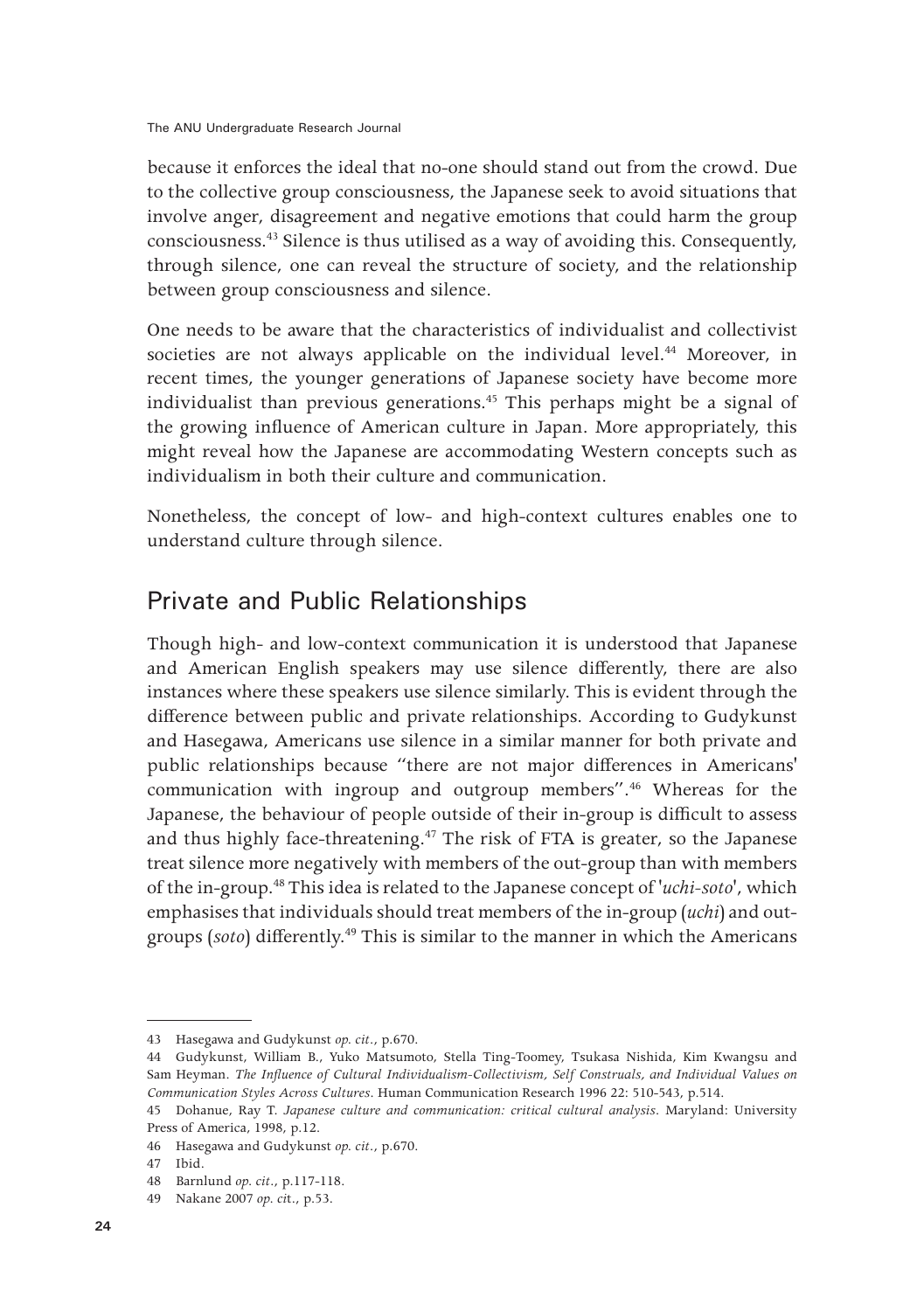utilise silence - Americans tend to reveal more of their private, inner self to members of their in-group rather than strangers.<sup>50,51</sup> Hence, interculturally, silence is used as a communication act to limit this threat in this instance.

## **Conclusion**

Silence is a complex phenomenon. The truthfulness traditionally associated with silence in Japan is not always reflected in the other dimensions of silence. Due to its indirectness, silence can reveal one's innermost thoughts but can also hide them, and express love but also express anger as well. This means that silence can still be highly ambiguous. Furthermore, a significant difference exists between the cultural norms regarding silence in Japanese and Anglo-Western cultures, but learning to understand such differences will prevent cultural misunderstandings that could damage Japanese–Anglo-Western relations. The more one tries to understand the culture of the other, the more there will be an increased mutual awareness. The consequences are positive: better understanding leads to better communication and in an intercultural setting, more effective business dealings and learning in the classroom. More importantly, silence can provide a better understanding of not just Japanese culture but also human (verbal and non-verbal) communication and interaction as well. Not only does silence have a variety of meanings and functions, silence was shown to be a form of communication and not a lack of it. Therefore, the adage 'speech is silver, silence is golden' holds true for the Japanese.

# **Acknowledgments**

I would like to sincerely thank Dr. Peter Hendriks, of the School of Culture, History & Language, Australian National University, and the anonymous reviewer for their valuable comments on this paper.

# **References**

Barlund, Dean C. *Public and Private Self in Japan and the United States: Communicative Styles of Two Cultures*. Tokyo: The Simul Press, 1975.

<sup>50</sup> Hasegawa and Gudykunst *op. cit*., p.670.

<sup>51</sup> Barnlund *op. cit*., p.34-35.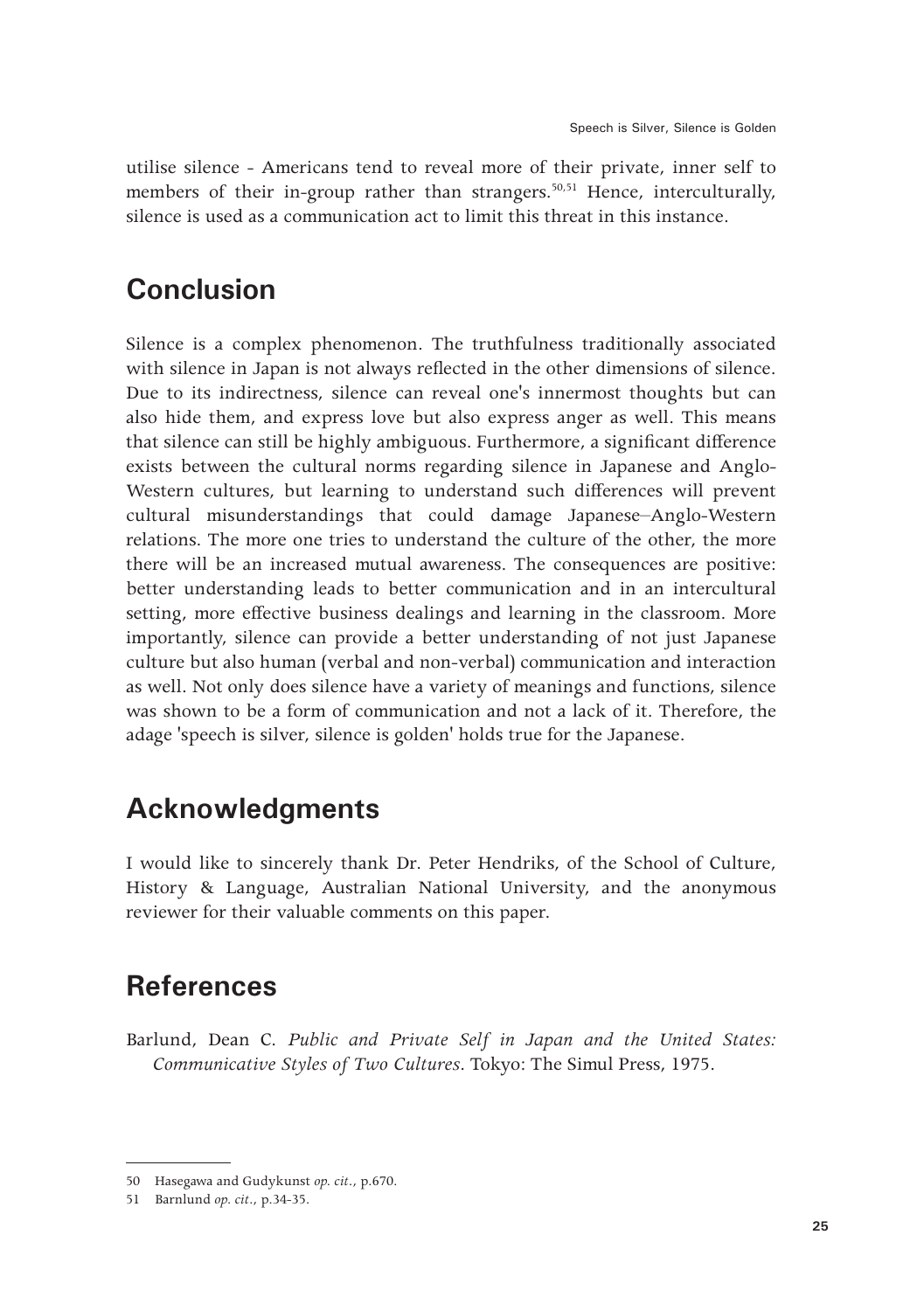- Brown, Penelope, and Stephen C. Levinson. *Politeness: some universals in language usage*. Cambridge, New York: Cambridge University Press, 1987.
- Davies, Roger J., and Osamu Ikeno, ed. *The Japanese mind: understanding contemporary Japanese culture*. Boston: Tuttle Pub., 2002.
- Deal, William E. *Handbook to life in medieval and early modern Japan*. New York: Infobase Publishing, 2006.
- Dohanue, Ray T. *Japanese culture and communication: critical cultural analysis*. Maryland: University Press of America, 1998.
- Doi, Takei. "The Japanese Psyche: Myth and Reality". Eds. Strozier, Charles B. and Michael Flynn. *Trauma and self*. London: Rowman and Littlefield Publishers, Inc., 1996.
- Gudykunst, William B., and Tsukasa Nishida. *Bridging Japanese/North American differences*. California, London, New Delhi: Sage Publications, Inc., 1994.
- Gudykunst, William B., Yuko Matsumoto, Stella Ting-Toomey, Tsukasa Nishida, Kim Kwangsu and Sam Heyman. The Influence of Cultural Individualism-Collectivism, Self Construals, and Individual Values on Communication Styles Across Cultures. *Human Communication Research* 1996 22: 510-543.
- Hall, Edward Twitchell, and Mildred Reed Hall. *Hidden differences: doing business with the Japanese*. Garden City, N.Y: Anchor Press, Doubleday, 1987.
- Hall, Edward Twitchell. *Beyond Culture*. New York: Anchor Press, 1976.
- Hasegawa, Tomohiro, and William B. Gudykunst. Silence in Japan and the United States. *Journal of Cross-Cultural Psychology* 1998 29: 668-682.
- Jackson II, Ronald L. *Encyclopedia of Identity*. California, London, New Delhi: SAGE Publications, 2010.
- Johnson M.D., Frank A. *Dependency and Japanese Socialization: Psychoanalytic and Anthropological Investigations into Amae*. New York and London: New York University Press, 1993.
- Lebra, Takie. "The Cultural Significance of Silence in Japanese Communication". Ed. Takie Lebra. *Identity, gender, and status in Japan: collected papers of Takie Lebra*. Folkestone, Kent, U.K.: Global Oriental, 2007.
- Lebra, Takie. *Japanese Women: Constraint and Fulfillment*. Honolulu: University of Hawaii Press, 1984a.